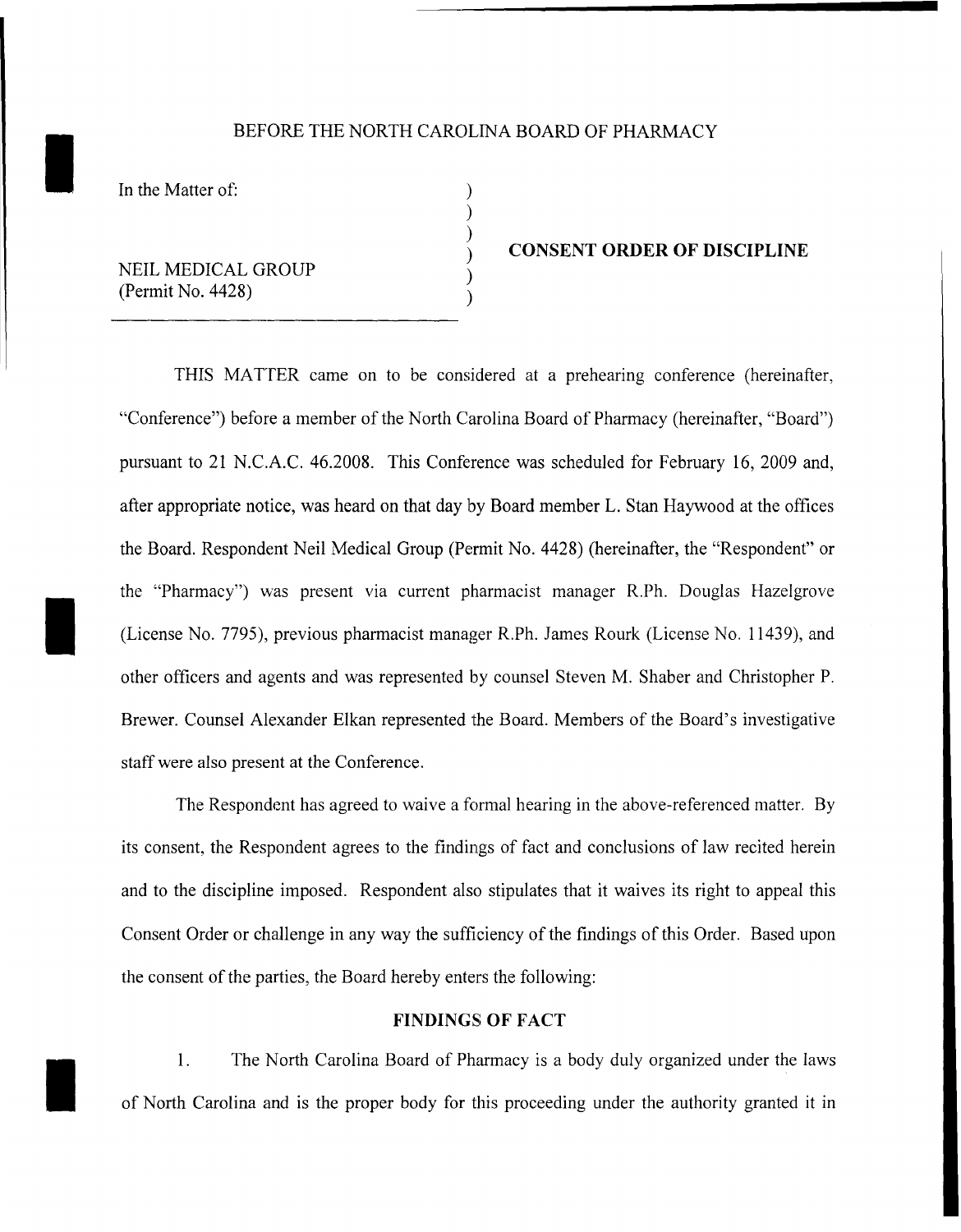Chapter 90 of the General Statutes of North Carolina, and the rules and regulations promulgated thereunder.

I

I

I

2. The Respondent is, and was at all relevant times referred to herein, located at 2545 Jetport Road, Kinston, North Carolina, and the holder of Pharmacy Permit No. 4428. Respondent and its employees are and were at all relevant time periods subject to the rules and regulations of the North Carolina Board of Pharmacy and the laws of the State of North Carolina.

3. Between September 2005 and May 2008, the Pharmacy was under the supervision of R.Ph. Douglas Hazelgrove (License No. 7795) as pharmacist manager from December 11, 2007 to the present, and under the supervision of R.Ph. James Rourk (License No. 11439) as pharmacist manager during the relevant time period prior to December 11, 2007.

4. During this time period (September 2005 through May 2008), approximately 55,000 dosage units of controlled substances, including, but not limited to Butalbital (a schedule III controlled substance), Hydrocodone/APAP (a schedule III controlled substance) and Lorazepam (a schedule IV controlled substance) were diverted from the Respondent Pharmacy. Some of the diversions of these substances were perpetrated by a custodial employee, and others were perpetrated by registered technician Lori Tyndall, both as set forth below.

5. In September 2006 the Respondent Pharmacy and then-pharmacist manager Rourk became aware that registered technician Lori Tyndall, Registration No. 7403 had diverted and attempted to divert an unknown quantity of controlled substances, including but not limited to, Hydrocodone/APAP (a schedule III controlled substance) and Lorazepam (a schedule IV controlled substance). When Respondent Pharmacy and pharmacy manager Rourk became aware of the attempted diversion and diversion, Technician Tyndall was terminated, but her

 $\overline{2}$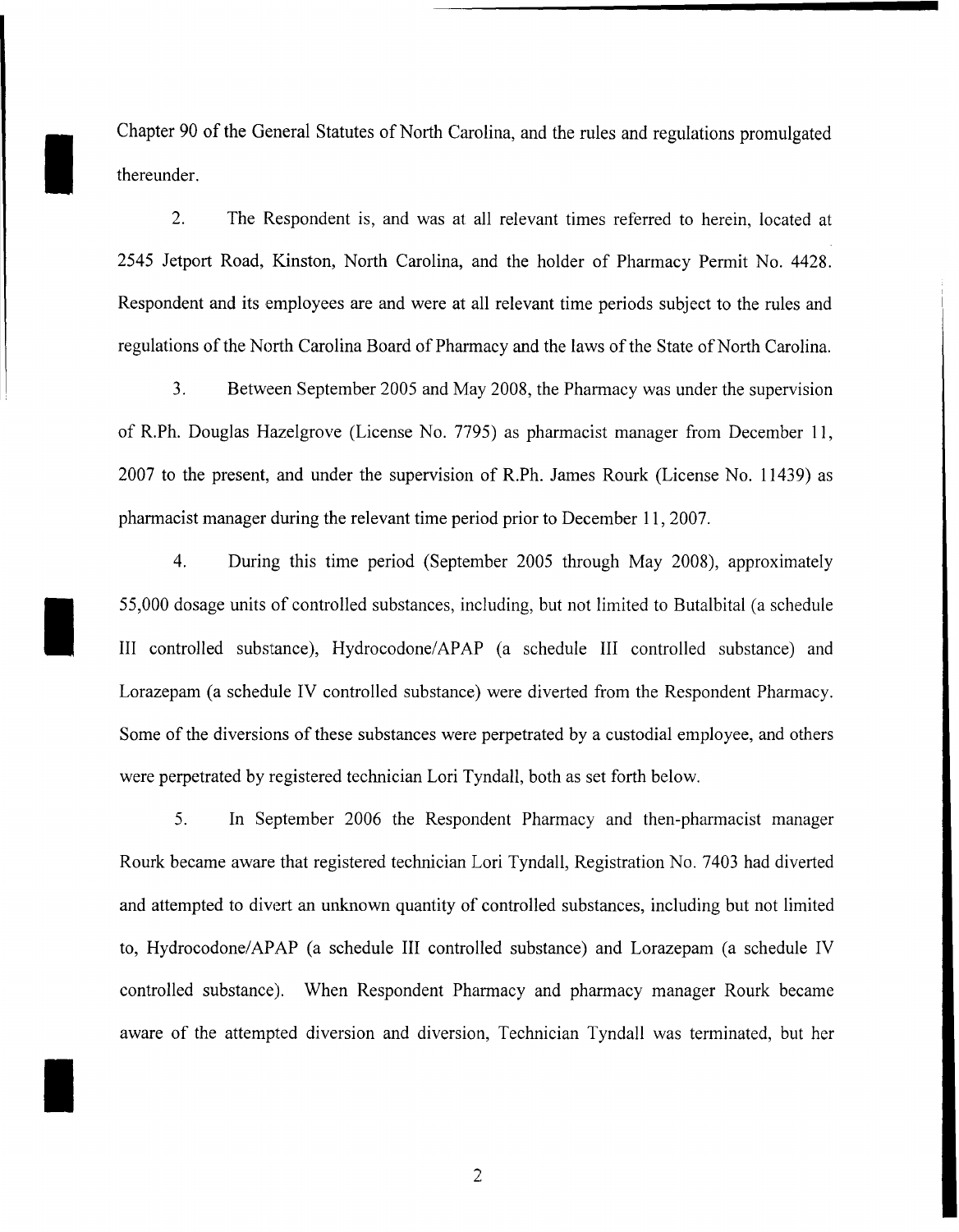conduct was not appropriately reported to the North Carolina Board of Pharmacy or to the U.S. Drug Enforcement Administration.

I

I

I

6. The failure by the Pharmacy and Pharmacist Manager Rourk to appropriately report the September 2006 diversion by technician Tyndall may have contributed to technician Tyndall's subsequent diversion of controlled substances during employment as a technician at another pharmacy.

7. It appears that many, if not most, of the diversions set forth in Paragraph 4 were perpetrated by a custodial employee.

8. As to the diversions by the custodial employee, the Board investigator acknowledged that there was no evidence the Respondent Pharmacy or its pharmacy managers had knowledge of such diversions prior to notification to the Board of such diversions by the North Carolina State Bureau of Investigations in May 2008.

9. The Board investigator acknowledged that the Respondent cooperated in the investigation of these matters by the Board.

10. Respondent acknowledges responsibility for its failure to provide adequate security measures and failure to maintain an appropriate inventory control system to detect and prevent the diversion of controlled substances.

11. The Respondent Pharmacy provided testimony and evidence demonstrating that, subsequent to learning of the diversions in June 2008, the following measures were implemented to improve the security and inventory control system:

- Install additional surveillance camera(s).
- Install a locked cage with limited access to securely store all excess stock of CIII-CV controlled substances.

• Use a tracking log out system as new supplies are needed.

3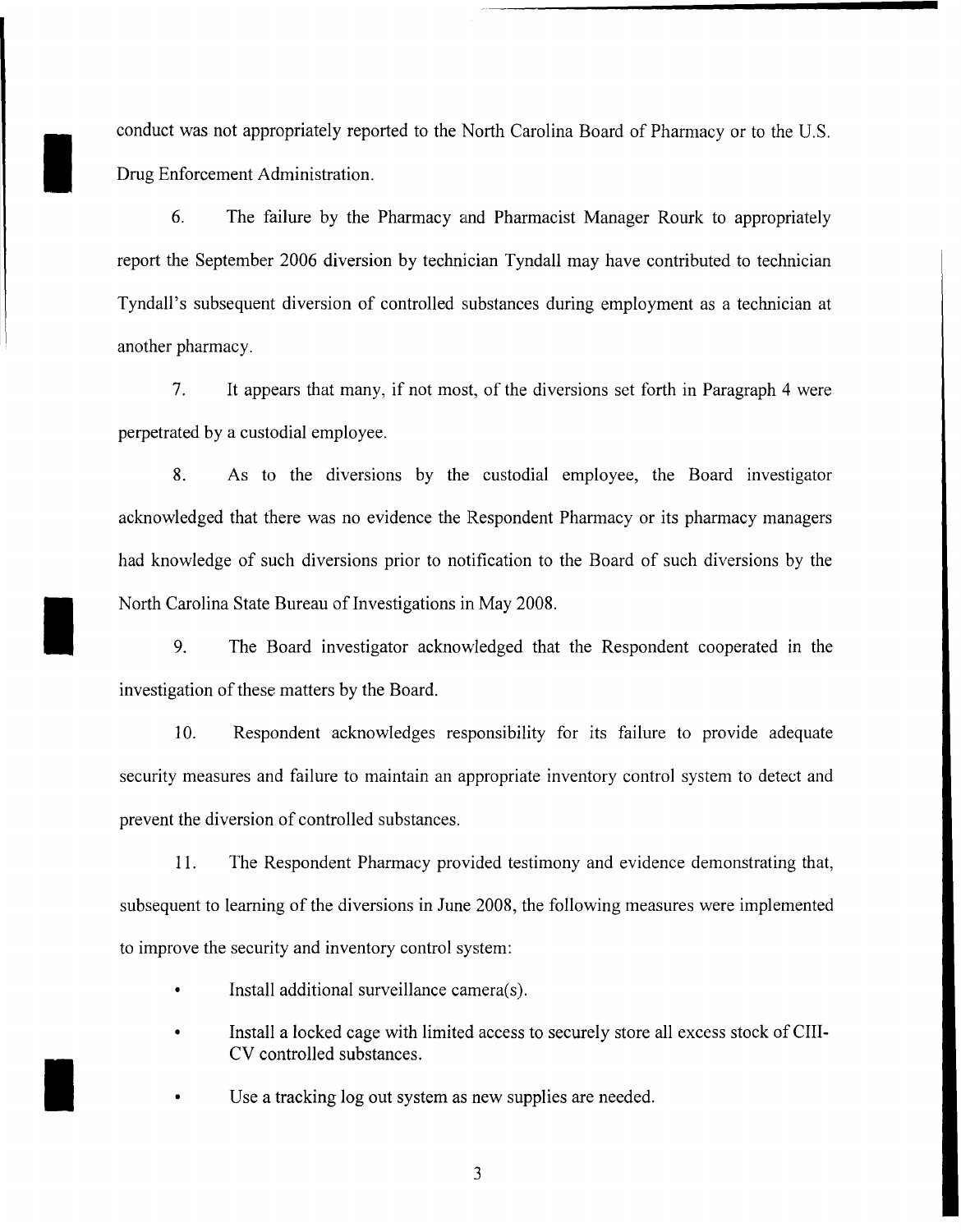- Limit key access to the control cabinets by creating a log for key assignments.
- $\mathbf{I}$ • Appropriate pharmacy personnel will be present when unlocked controlled drugs are in the dispensing area of the pharmacy.
	- Reconcile sales, dispensing, and purchases with inventory during each physical inventory three times yearly.
	- Perform selective inventory and reconcile hydrocodone and anxiolytics every two weeks.
	- Not less than once a year, an auditor will verify compliance with inventory procedures.
	- Limit pharmacy access to pharmacy personnel only. Pharmacy staff to remove trash directly to the compactor via a buddy or similar system with adequate safeguards.
	- Prohibit purses, bags, large packages, and lab coats in the pharmacy.
	- Discontinue dispensing of controls to employees.
	- Background check and criminal history will be performed on all employees.

# **FINDINGS OF FACT REGARDING DISCIPLINE**

Respondent's misconduct is mitigated by the following factors:

- a. Absence of a prior disciplinary record;
- b. Cooperative approach to the Board's investigation proceedings;
- c. Acceptance of responsibility;

I

d. Testimonial and evidentiary demonstration of Respondent's efforts to improve inventory, security, and control measures for controlled substances.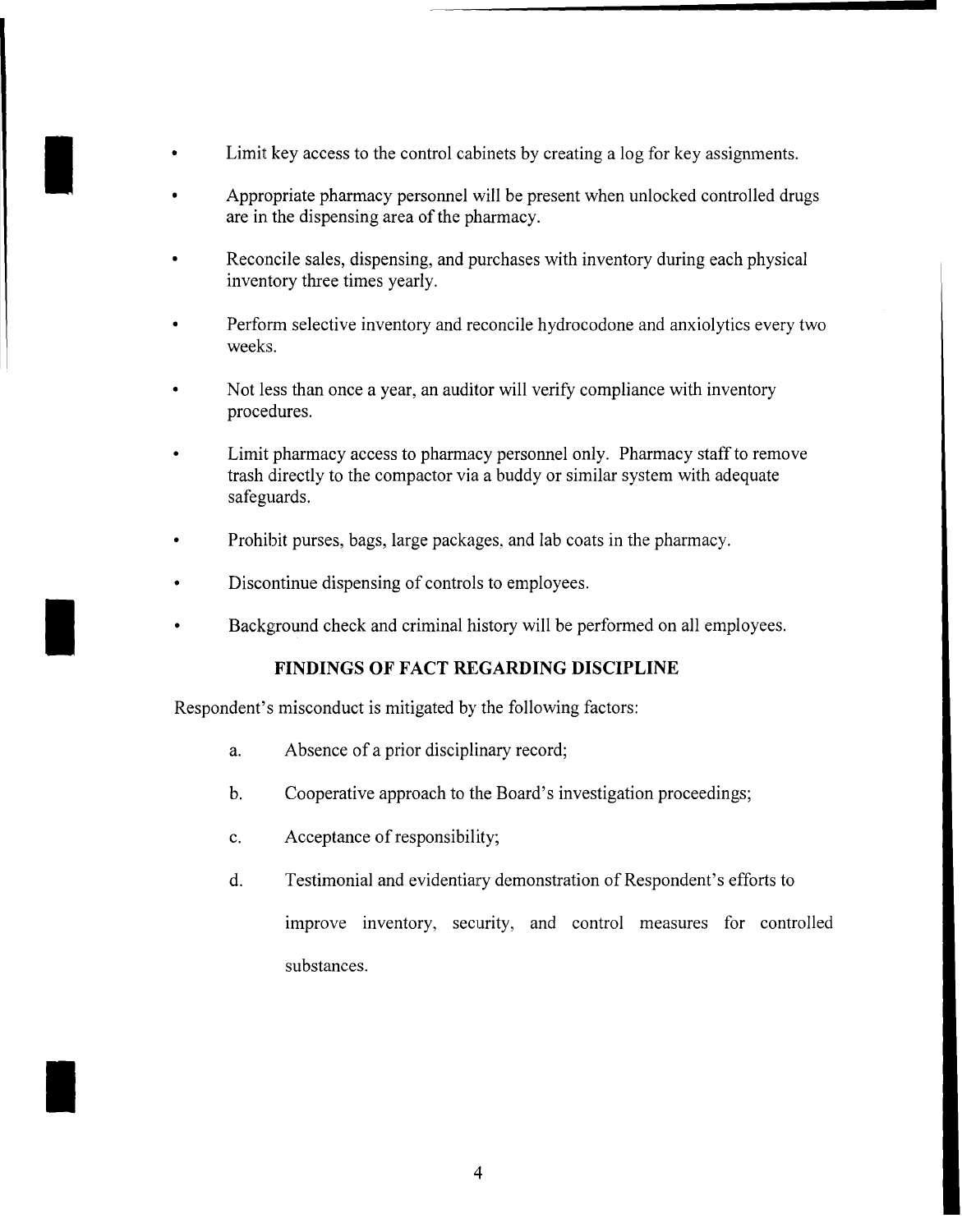## **CONCLUSIONS OF LAW**

Based upon the above findings the Board concludes as a matter of law:

I

I

I

1. All parties are properly before the Board, and the Board has jurisdiction over Respondent and the subject matter of this proceeding.

2. Respondent Pharmacy violated N.C. Gen. Stat. §§ 90-85.25(b), 90-85.40(f), and 21 N.C.A.C. 46.1804 and 46.2502.

3. The Pharmacy's conduct constitutes grounds for discipline pursuant to N.C. Gen. Stat. § 90-85.38(b).

## **CONCLUSIONS REGARDING DISCIPLINE**

Based upon the foregoing Findings of Fact and Conclusions of Law, and with the consent of Respondent, the Board enters the following:

## **CONSENT ORDER OF DISCIPLINE**

Respondent Neil Medical Group, Permit No. 4428, is hereby REPRIMANDED by the Board for the aforementioned conduct.

This the  $27<sup>th</sup>$  day of  $0$ *tobl<sub>1</sub>*, 2009.

|     | NORTH CAR <del>OLINA BOA</del> RD OF PHARMACY |
|-----|-----------------------------------------------|
|     |                                               |
| Bv: |                                               |
|     | Jack W. Campbell, IV                          |
|     | Executive Director                            |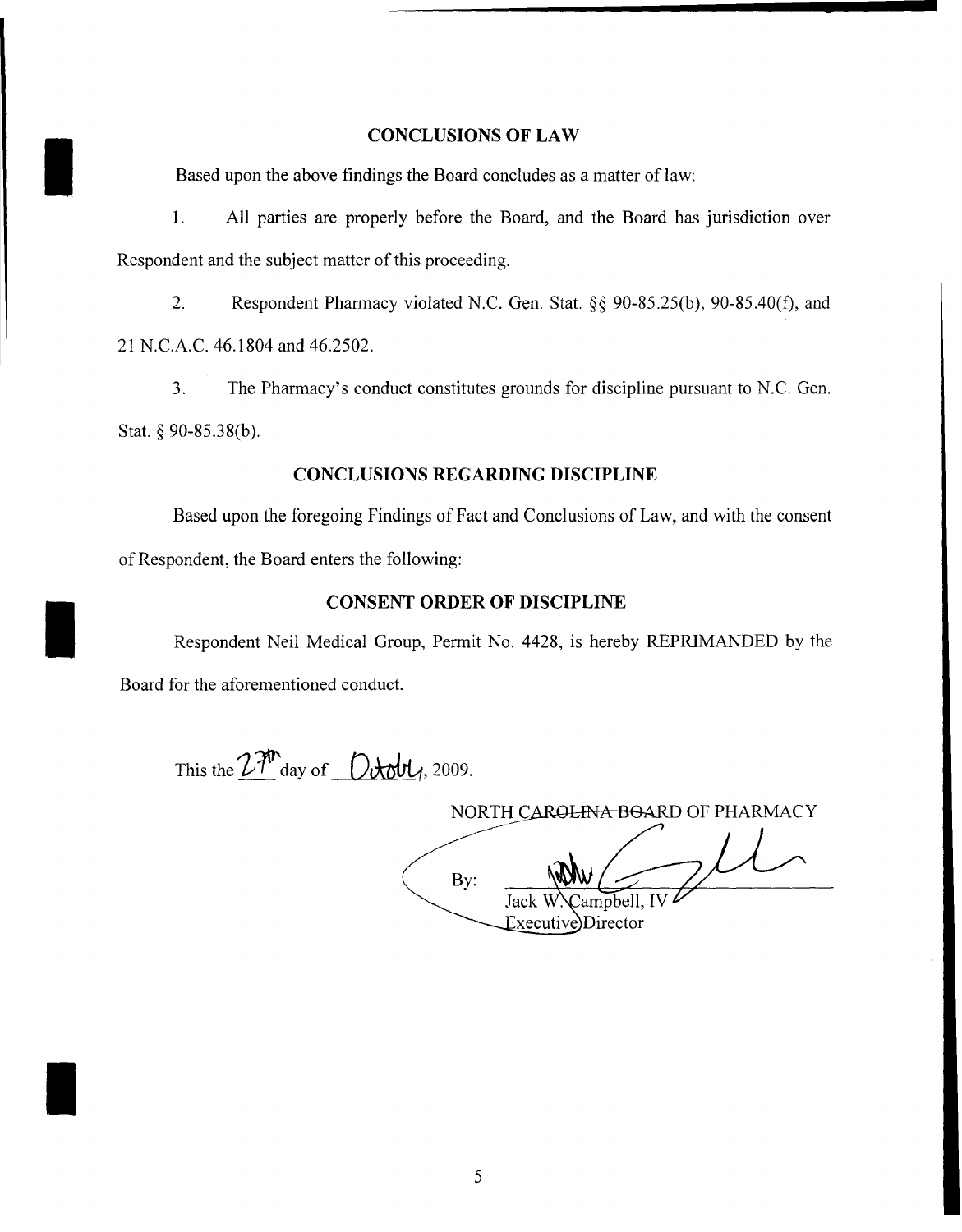Neil Medical Group, the holder of permit number 4428, has full knowledge that it has the right to a formal hearing, at which it would have the right to be represented at its expense by counsel, in this matter. The undersigned freely, knowingly and voluntarily waives such right by entering into this Consent Order. The undersigned understands and agrees that by entering into this Consent Order, it certifies that it has read the foregoing Consent Order and that it voluntarily consents to the terms and conditions set forth therein and relinquishes any right to judicial review of Board actions which may be taken concerning this matter. The undersigned further understands that should it violate the terms and conditions of this Consent Order, the Board may take additional disciplinary action. The undersigned understands and agrees that this Consent Order will not become effective unless and until approved by the Board.

The undersigned understands that it has the right to have counsel of its choice review and advise it with respect to its rights and this Consent Order, and represents that it enters this Consent Order after consultation with its counsel or after knowingly and voluntarily choosing not to consult with counsel. The undersigned certifies that its agent executing this Consent Order is duly authorized to accept this Consent Order on behalf of the permit holder and to bind the permit holder.

ACCEPTED AND CONSENTED TO BY:

NEIL MEDICAL GROUP (Permit No. 4428)

 $127$  de Date 10-20-05

Title:  $By: M/R$ ANDY UZZEIL President

NORTH CAROLINA

I

I

I

Arene COUNTY

I, the undersigned Notary Public of the County and State aforesaid, do hereby certify that the following person(s) personally appeared before me this day, and each acknowledged the due execution of the foregoing document:  $\bigcap$   $\mathcal{L}\text{and } \mathcal{L}$ 

Date: I() **-:hC'J - ()9** ....--t!..:~~...a..-...J~-4-...IO-l!l \_ Notary Public  $B_{\text{o}N}H$ My commission expires: <u>March</u> 4, 2012